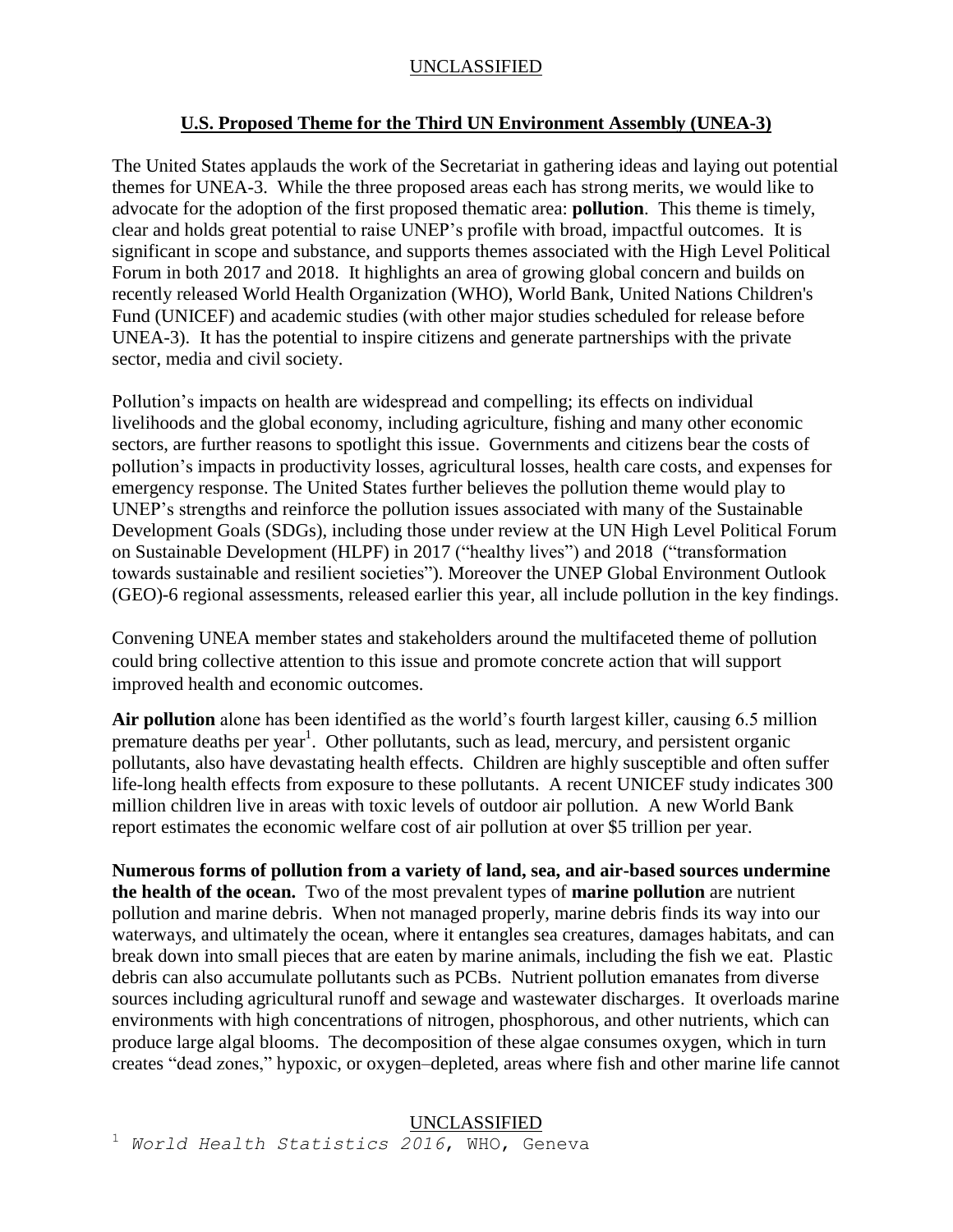thrive. Toxic algal blooms also harm economies as they can severely disrupt the fisheries and tourism upon which many communities depend.

**UNEP is generally accepted as the lead on environmental aspects of pollution issues in the international system.** UNEP has a **comparative advantage** in this area, given its wide portfolio of capacity-building work on chemicals, waste and air quality and its convening power with environment ministries worldwide. Following Member States' adoption of a landmark air quality resolution at UNEA-1, UNEP has expanded its air quality activities, including by reporting on country policies and programs to reduce air pollution. We also see potential for UNEP to collaborate with WHO and other international organizations that can bring complementary skills, stakeholders and resources to the table. Global philanthropy and healthrelated stakeholders, especially those that provide essential health data, also have a positive role to play.

**Indeed, in keeping with the SDG crosscutting theme of access to data**, the pollution theme could include access to information as a subtheme. Data is the foundation of the science policy debate and UNEP is at the forefront of data collection and dissemination. Information is critical both for governmental pollution control programs and for individual families to make the best possible decisions about how to reduce their risk and protect their health and livelihoods. Data is also essential for measuring and messaging the economic costs of pollution to relevant policymakers. Collecting data on pollution is an increasingly apt topic for engagement by civil society and the private sector, as well as citizen scientists, and we can foresee UNEP engaging all of these in a successful UNEA-3.

To review, the world is facing huge pollution challenges:

# **Air Quality**

A new **WHO air quality model** shows that 92% of the world's population lives in places where air quality levels exceed WHO limits. <http://www.who.int/mediacentre/news/releases/2016/air-pollution-estimates/en/>

**UNICEF** estimates almost one in seven of the world's children, 300 million, live in areas with the most toxic levels of outdoor air pollution, exceeding international limits by at least six times. [http://www.unicef.org/media/media\\_92979.html](http://www.unicef.org/media/media_92979.html)

**A 2016 World Bank study estimated indoor and ambient air pollution created \$5.11 trillion in welfare losses in 2013.** East and South Asia suffered the greatest losses in relation to their economic size (over 7 percent of Gross Domestic Product (GDP). [http://documents.worldbank.org/curated/en/781521473177013155/pdf/108141-REVISED-Cost](http://documents.worldbank.org/curated/en/781521473177013155/pdf/108141-REVISED-Cost-of-PollutionWebCORRECTEDfile.pdf)[of-PollutionWebCORRECTEDfile.pdf](http://documents.worldbank.org/curated/en/781521473177013155/pdf/108141-REVISED-Cost-of-PollutionWebCORRECTEDfile.pdf)

**In the 2016 Global Report on Urban Health, WHO & UN Habitat** call for action to "transform urban mobility" noting that "urban transport can be transformed to be healthier, safer and more sustainable" and citing that "recent estimates have indicated that as many as 3.3 million people die prematurely every year from exposure to fine particulate matter, the type of air pollution that is most strongly associated with motor vehicle exhaust and other forms of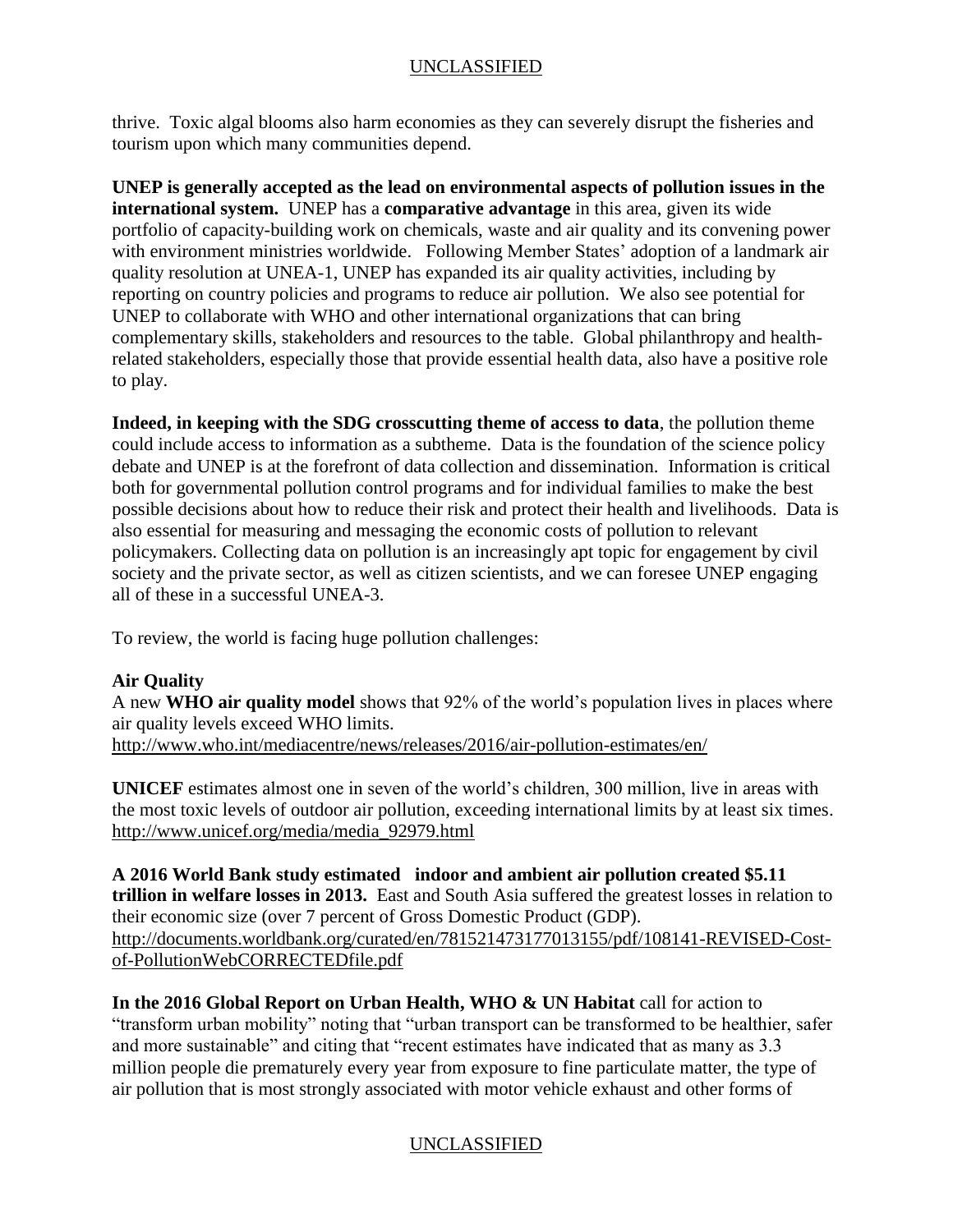combustion." UNEP reports that **half the countries in the world have no vehicle emissions standards**[.http://www.unep.org/transport/airquality/AQ\\_GlobalReport\\_Summary.pdf.](http://www.unep.org/transport/airquality/AQ_GlobalReport_Summary.pdf) UNEP serves as the Secretariat for the Partnership for Clean Fuels and Vehicles, which promotes lowsulfur fuels and cleaner transport options.

# **Lead**

UNEP reports **lead paint** is causing massive loss of IQ and human potential due to preventable childhood lead exposure. This translates into economic losses equal to \$134.7 billion annually in Africa, \$699.9 billion in Asia and \$142.3 billion in Latin America/Caribbean. <http://www.leadsafepaint.org/governments/what-is-the-economic-impact-of-lead-in-paint/>

# **Marine Pollution**

The rising problem of **marine litter, particularly plastics and marine pollution**, and the threat it poses to human and animal health, marine ecosystems, and the world's fishing industry was highlighted both at UNEA-2 and the Our Ocean conference, held in Washington, DC in September, 2016. A recent study estimated that about 8 million metric tons of plastic waste ended up in the ocean in 2010. http://www.sciencemag.org/content/347/6223/768.full

Excess nutrients resulting from industrial and agricultural activity have profound impacts, from pollution of water supplies to the undermining of important ecosystems and the services and livelihoods they support. Dead zones cover about 1 percent of the continental shelf and more than 550 have been identified worldwide, although a more accurate count is likely greater than 1000. <https://www.nrdc.org/onearth/devil-deep-blue-sea>

Hypoxic areas have doubled in frequency every 10 years since the 1960s, largely due to increases in nutrient-filled runoff.<http://economics.ucdavis.edu/events/papers/Kling117.pdf>

# **Global Environmental Outlook regional reports**

Pollution is identified in each of the **UNEP Global Environmental Outlook-6 regional assessments** as a key finding and ongoing challenge (see annex for regional break outs).

# **Strengthening and Raising Awareness of UNEP Programs and Activities**

A strong UNEA-3 focused on the theme of pollution could enhance and build on many of UNEP's existing partnerships, programs, and activities and its cooperation with Member States, stakeholders and International Organizations. Such UNEP efforts include:

- The Global Program of Action for the Protection of the Marine Environment from Land-Based Activities, including work on nutrients, untreated wastewater, chemical pollutants and marine litter.
- The 10-Year Framework of Programs (10YFP) for Sustainable Consumption and Production (SCP), which works to develop, replicate and scale up SCP and resource efficiency initiatives at national and regional levels, decoupling environmental degradation and resource use from economic growth.
- The UNEP International Environmental Technology Center's efforts on waste management technologies.
- The International Resource Panel's activities.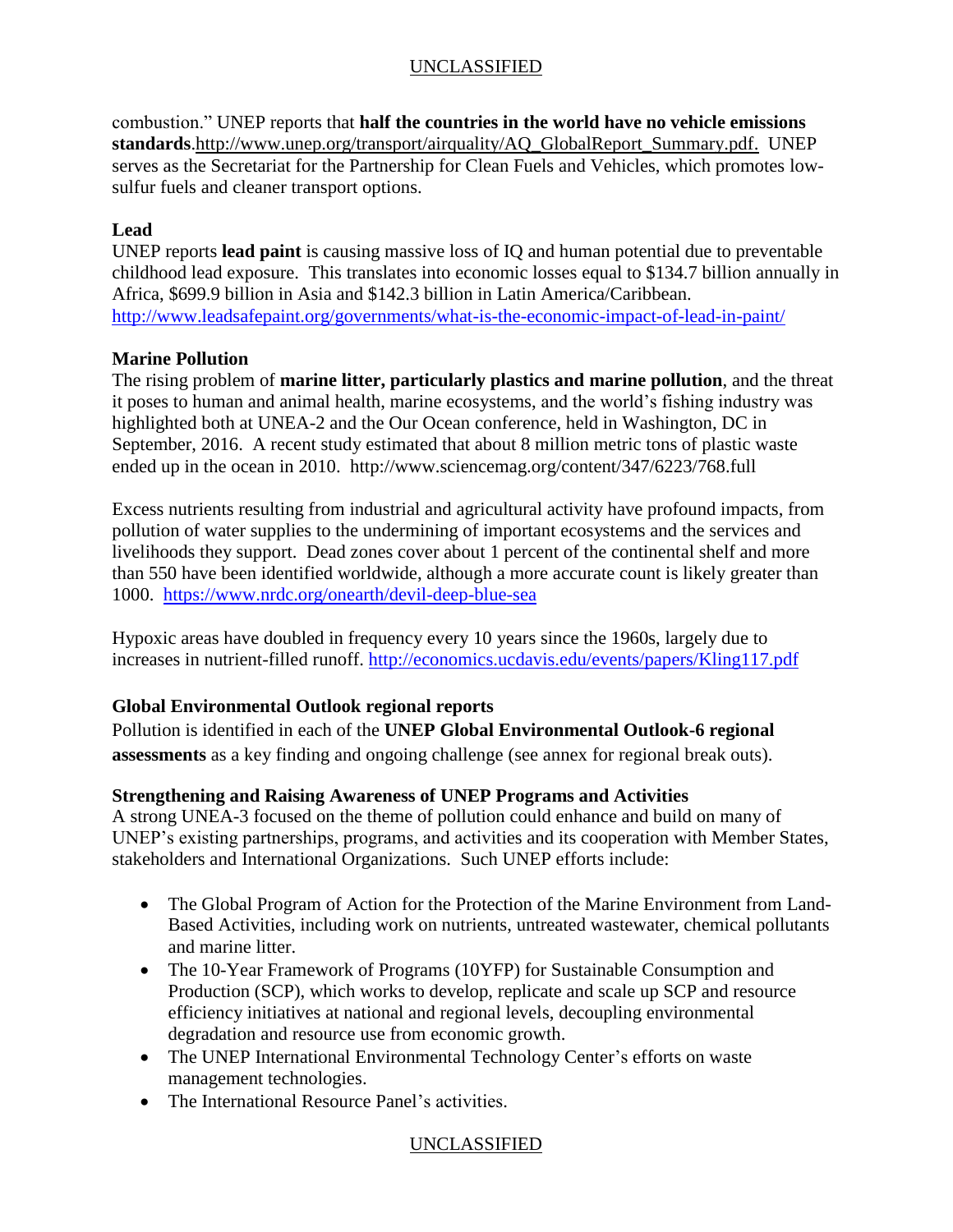- UNEP's promotion of resource efficiency and economic development through waste prevention (e.g. reduce, re-use, recycle and re-design).
- UNEP's work with governments to identify significant sources of marine plastic debris and microplastics, identify cost-effective preventive measures, and undertake such measures nationally, including through regional and international cooperation and in cooperation with industry.
- UNEP's urging of the phase-out of primary microplastic particles in products, including, wherever possible, products such as personal care products, industrial abrasives and printing products, and their replacement with organic or mineral non-hazardous compounds.

# **Activities**

Several proposals for pollution- and SDG-related activities are listed below:

UNEP could consider creating a pollution-themed Training Pavilion outside of the plenary hall with practical sessions focused on how to take action to reduce pollution and support healthy lives and strong economies. This would also be a creative way to engage external stakeholders, who could serve as both trainers and trainees. Topics could include:

- A training session on effective legislation, implementation, and enforcement frameworks to address lead in paint and/or air pollution (a concrete follow up on the UNEA Resolution 2/19 on the Montevideo Program).
- Best practices with regard to public messaging on air pollution, including targeting public messaging to the world's most vulnerable citizens.
- Sessions on how countries can use the [Regulatory Toolkit](http://www.unep.org/transport/new/PCFV/RegulatoryToolKit/index.html) from the Partnership for Clean Fuels and Vehicles to work towards introduction of requirements for 50 ppm and below sulfur fuels. A potential side event or workshop may engage countries through their regional groups and discuss how they might collaborate to address shared barriers and opportunities in their respective regions.
- A session on developing National Waste Assessments to better understand how to reduce and prevent plastics and trash from entering the marine environment. Trainers could include representatives from the Bali Strategic Plan for Technology Support and Capacity Building (BSP), the Cartagena Convention Secretariat and/or the Parties.
- Sessions on replicating successful efforts to build climate resilience and healthy communities, featuring the results of soon-to-be-completed pilot projects under UNEP's Global Adaptation Network (which includes partners from faith-based and youth organizations).

# **Other actions:**

 Member States could demonstrate their commitment to addressing pollution by adopting a dedicated resolution at UNEA-3 on **Lead Paint**. Awareness of the UNEP-WHO Lead Paint Alliance is high, in no small part due to the significant attention it garnered at UNEA-2. A resolution could be accompanied by a session in the plenary or an event where Member States can pledge to establish appropriate national regulatory frameworks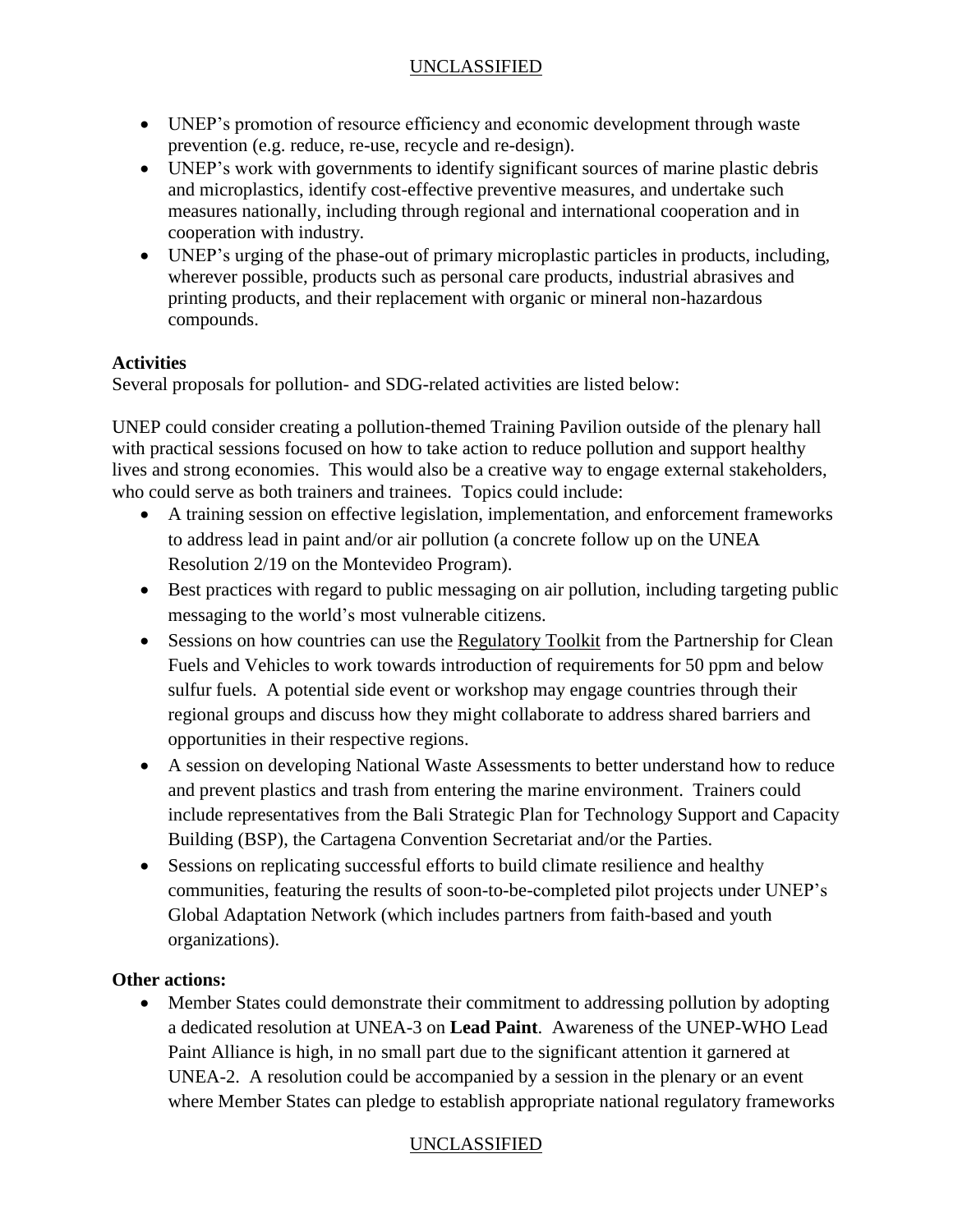to stop the manufacture, import, export, and sale of lead paints and products coated with lead paints, supported as needed by ongoing efforts by UNEP and WHO to develop a model law on lead paint through the Lead Paint Alliance.

- Member States could pledge support for UNEP and participating countries' work on the Global Partnership on Nutrient Management.
- Building on the Global Program of Action for the Protection of the Marine Environment from Land-Based Activities, Member States could pledge to put in place necessary policy frameworks that incentivize, promote, and support sustainable forms of agriculture that optimize nutrients use, and call on UNEP to build science-based consensus for sustainable production and use of nutrients (from wastewater and other forms) for ensuring food and energy security in the transition to a green economy.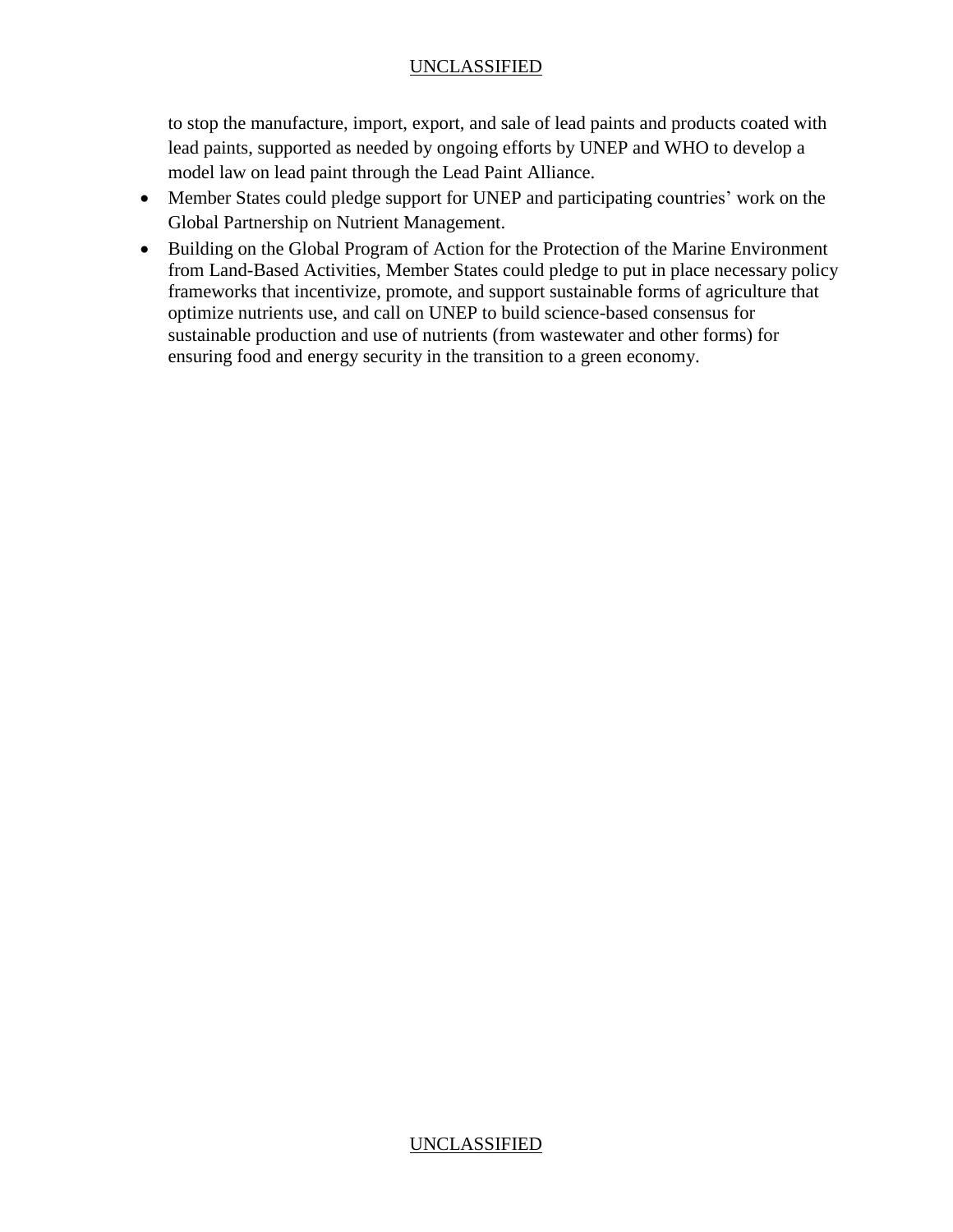# **Annex: Selected Pollution-related key findings in the UNEP Global Environmental Outlook-6 regional assessments**

#### **Africa**

- Indoor air pollution is a major problem across Africa, responsible for an estimated 600,000 deaths per annum. Due to reliance on biomass sources of energy for cooking, lighting and heating, 90 per cent of the region's population is exposed to this harm. Africa is called upon to invest in quick win solutions such as better ventilated housing and clean cook stoves, while also adopting medium to long-term measures to provide clean forms of energy such as electricity.
- Growth in urbanization, industrialization, motorization and the emission of mineral dust from deserts have increased outdoor air pollution in Africa. The observed trend in levels of outdoor pollution requires the implementation of transport solutions that include setting standards for the condition of road vehicles and investing in sustainable mass transport systems.
- Despite recent improvement, about 40 per cent of Africa's population still does not have access to potable water, and 70 per cent lack adequate sanitation facilities--water-borne diarrheal infections are responsible for almost 8 per cent of annual deaths. This suggests an urgent need to invest in low-cost technologies for wastewater management, as well as the delivery of safe drinking water.
- Land productivity remains low, a result of mineral poor soils and land degradation caused by inappropriate farming practices, deforestation, mining activities, and desertification. Africa is therefore called upon to embrace the Comprehensive Africa Agriculture Development Programme and its associated technologies for irrigation and fertilizer use, whilst nurturing the continent's agro-biodiversity to result in higher yields per unit area.
- Africa faces both enormous environmental management challenges and equally huge opportunities… clean and healthy air, water, land and biodiversity are necessary to support this transformation. All efforts must thus be taken to ensure the protection and integrity of these resources that are critical life-support systems for sustained human wellbeing.

# **Asia and the Pacific**

- Sulphur dioxide and nitrogen oxide emissions have been reduced in the region, but ambient concentrations of ozone and fine particles have continued to increase.
- Trans-boundary smoke haze pollution, due to open biomass burning and improper landuse practices, is becoming the key regional air quality problem in Southeast Asia, and highlights the urgency of multilateral solutions and regional cooperation.
- Indoor air pollution from burning poor quality fuels or biomass, impacts women and children throughout the region contributing to health effects.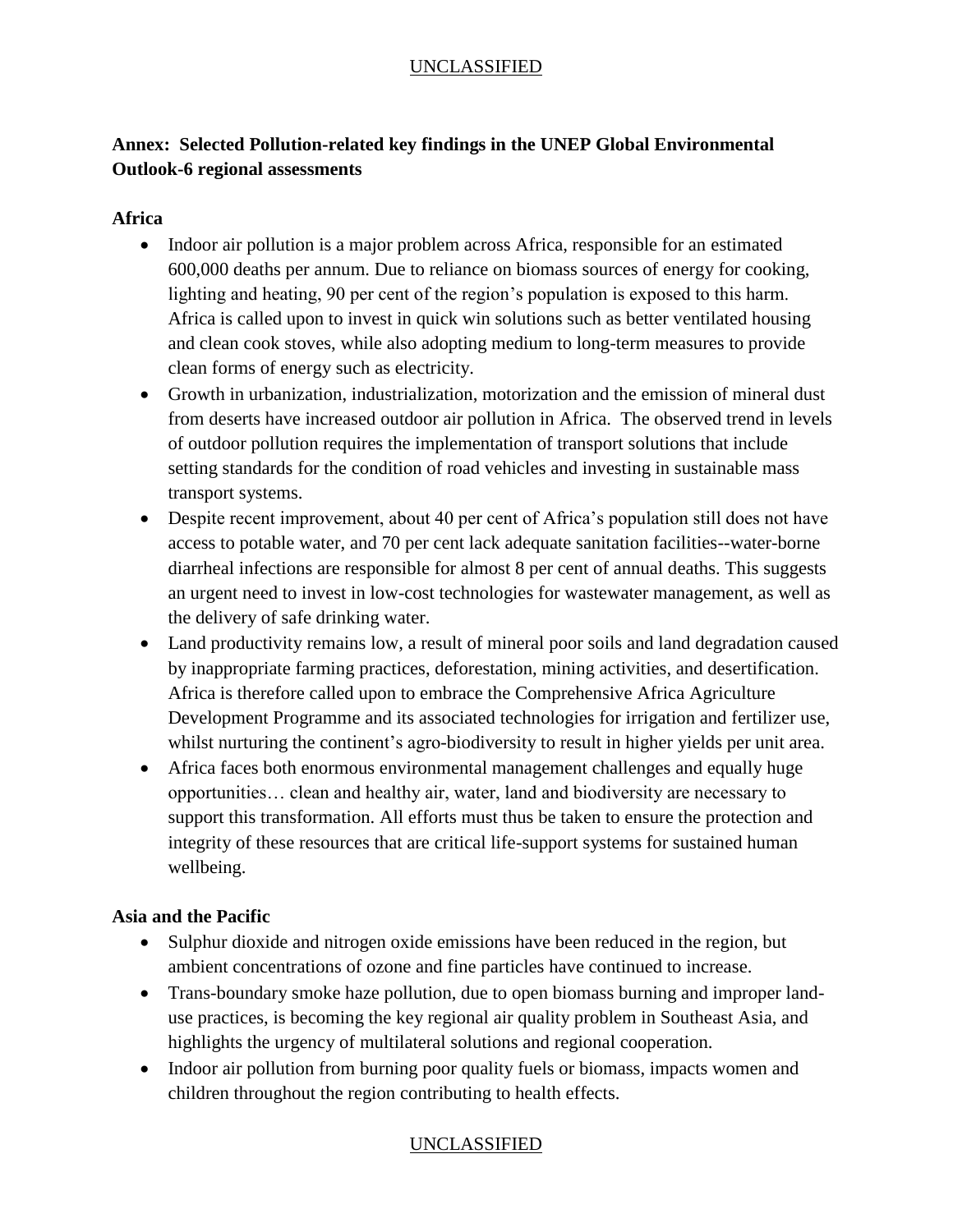- Water scarcity and deteriorating water quality are commonplace throughout the region; contamination of water sources from human and livestock sewage a major concern.
- Widespread contamination of ground water by pharmaceutical and personal care products, nanomaterials, and organochlorides increase the exposure to human health risk, especially for women and young children.
- Water-related diseases and unsafe water contribute to 1.8 million deaths annually and 24.8 million disability adjusted life years in the region. Pollution caused by plastic debris and microplastics is an increasing concern.
- Municipal solid waste generation is expected to rise from 870 million tons in 2014 to 1.4 billion tons annually by 2030. New and complex waste streams like e-waste, food waste, construction/demolition waste, disaster waste and marine litter are emerging.
- Uncontrolled dumping is still the main waste disposal method in the region, leading to leachate run off, methane emission, spontaneous combustion, and other problems. Recent emergence of waste-to-energy investment programs could be further enhanced to provide better waste disposal.

# **Europe**

- Air quality is the largest health risk to the pan-European population, with disproportionate effects on children, the elderly and the poor. In 2012, over 500,000 premature deaths in the region were attributable to ambient air quality and 100,000 to indoor air quality.
- More than 95 percent of urban populations are exposed to pollution above the World Health Organization guidelines.
- Lifestyles, consumption and transport patterns have the most influence on air quality in the region. Particulate matter and ozone are the most important pollutants contributing to adverse outdoor air quality.
- Chemical pollution impacts human health and ecosystems across the region, with hazardous chemicals of particular concern owing to their toxicity, shortcomings in their management and a lack of transboundary controls.
- Other concerns include endocrine disruptors in consumer products, hazardous substances in electronic and electrical products, environmentally persistent pharmaceuticals and nanomaterials.
- Mercury pollution is still significant, and emerging issues such as toxic chemicals in consumer products pose challenges.
- Parts of Eastern Europe, the Caucasus and Central Asia have legacy stockpiles of obsolete pesticides, as well as a continued reliance on heavy and highly resourceintensive industries and chemical-intensive agriculture.
- Waste volumes continue to grow. Disposal of waste in landfills is the major environmental challenge in parts of the region, despite progress with recycling.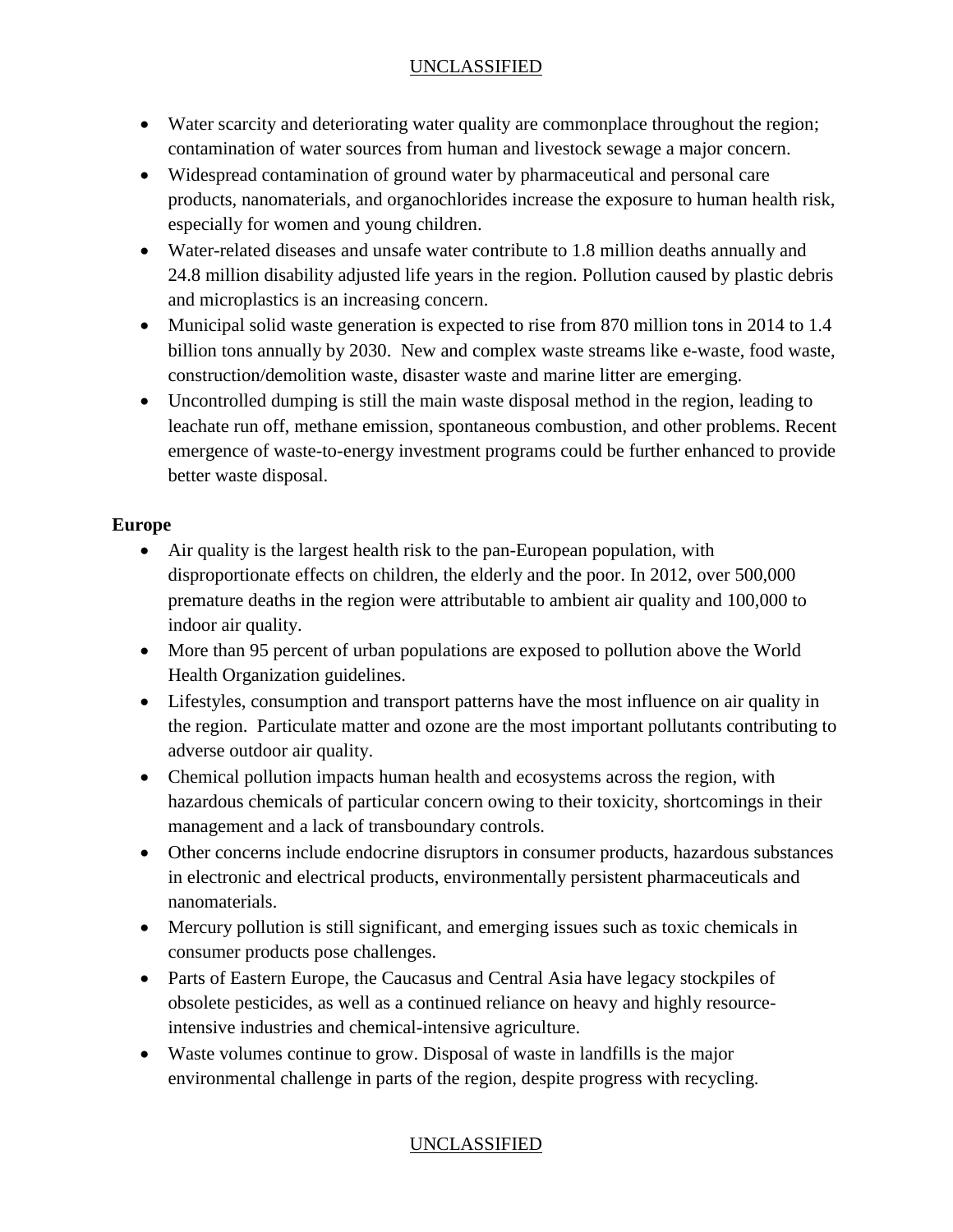- Reducing food waste in the region is a key challenge.
- Plastics waste management is a major challenge given limited recycling options, lack of sustainable substitutes and growing concerns about marine litter.
- Freshwater pollution mainly from agriculture to surface waters and groundwater is the main reason for poor water quality, also affecting coastal areas and regional seas.
- Large differences exist in the levels of access to sanitation and safe drinking water, as well as in the collection and treatment of wastewater.
- Microplastics and emerging contaminants such as brominated flame retardants, certain veterinary and human pharmaceuticals and anti-fouling biocides — have made their way into all the pan-European seas, via rivers.
- Coastal, marine and ocean resources are overexploited. The major threats are urbanization, agriculture, fisheries, transport, industrial development, chemical products and effluents, and energy production.

#### **Latin America and the Caribbean**

- Urban areas continue to grow in the Latin America and the Caribbean region (LAC). Urban population increased by more than 35 million people between 2010 and 2015, and is expected to climb to a total of 567 million persons by 2025. In most cases, the concentrations of people as well as the patterns of production associated with urbanization exacerbate environmental degradation.
- Air quality in cities has declined, and in most cities where data are available, the concentrations of particulate matter and ozone are above the WHO guidelines. This increases the vulnerability of urban dwellers to respiratory diseases; more than 100 million people in the region live in areas susceptible to air pollution. Moreover, the impacts of cities are not restricted to the urban area.
- According to the World Water Quality Assessment (2016), it is estimated that 25 million rural people are in contact with polluted surface waters originating from urban areas. This increases health risks and mortality rates in rural areas.
- Human-induced water erosion has been reported to affect as many as 2.23 million square kilometers of land in LAC, and river networks transport these sediments and other landbased sources of pollution to the oceans, impacting coastal ecosystems.
- The World's Water Quality Assessment (2016) states that about one-quarter of all river stretches in LAC are in the severe pollution class; and the number of rural people coming into contact with polluted surface waters is estimated to be as high as 25 million.

#### **North America**

 The energy system in the region is undergoing rapid changes, providing challenges and opportunities. Aggressive hydrocarbon extraction methods results in externalities, including the potential for increased air emissions, water use and induced seismicity.